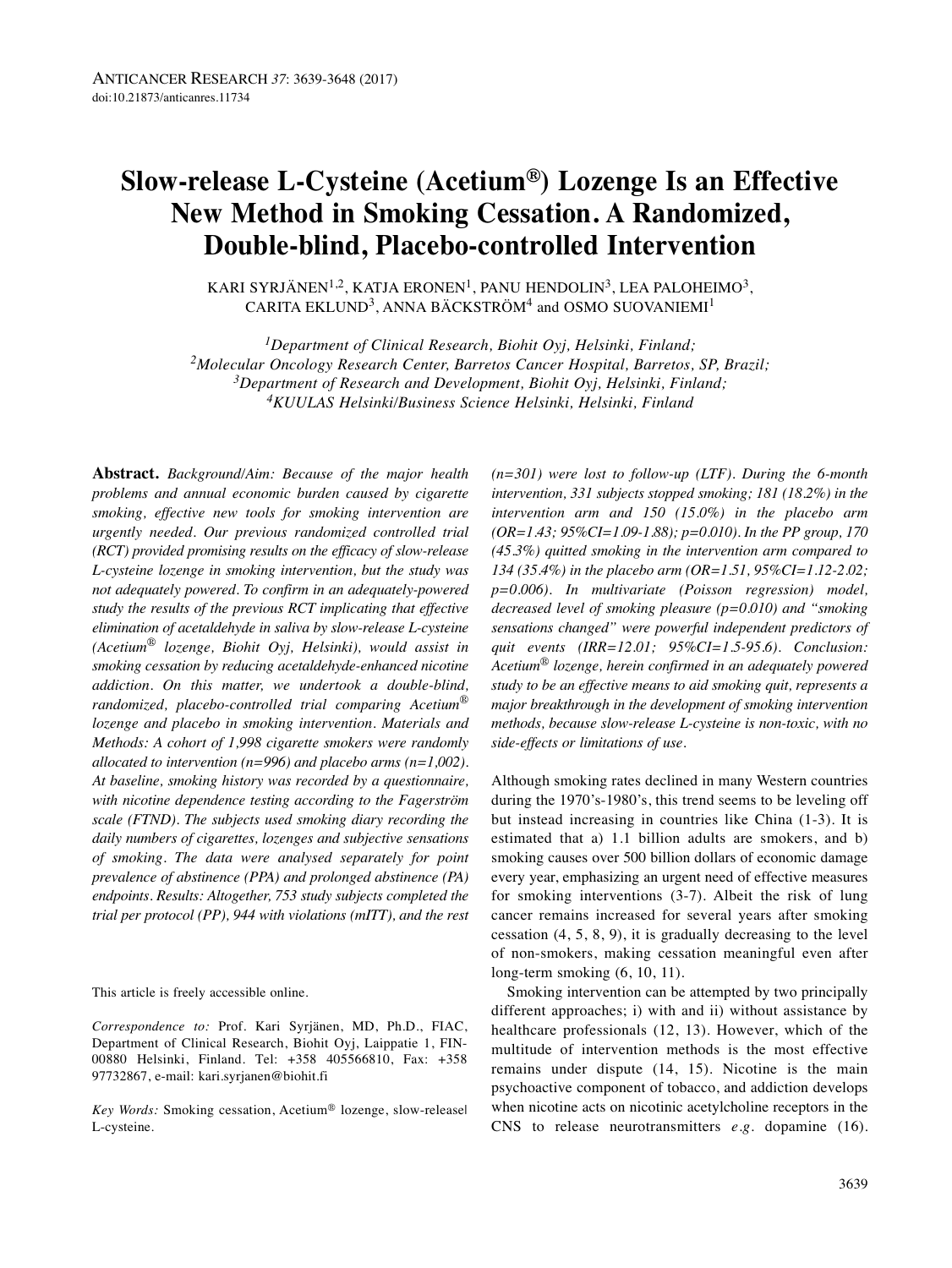However, smoking dependence is much more complex than simply nicotine addiction (16). Recent experiments suggest that acetaldehyde, the most common carcinogenic compound in tobacco smoke (17, 18), enhances behavioral, endocrine and neuronal responses to nicotine in animals, most likely mediated by harman and salsolinol (19-21). These condensation products of acetaldehyde and biogenic amines (*e.g.* tryptamine) act as MAO-inhibitors and readily pass the blood brain barrier (BBB), being the prime culprits for the lower MAO-activity in the brain of smokers (24). This led to reasoning that cigarette smoke-derived acetaldehyde may increase the addictive potential of tobacco via formation of these adducts (harmans) *in vivo*.

Acetaldehyde can be effectively eliminated by a patented formulation based on slow-release L-cysteine lozenge (Acetium® lozenge, Biohit Oyj, Helsinki, Finland), converting acetaldehyde to inactive MTCA (2-methylthiazolidine-4 carboxylic acid) compound (22, 23, 25). Driven by the novel harman concept (24), we reasoned that elimination of acetaldehyde in the saliva during cigarette smoking by Acetium® lozenge might effectively i) block (or reduce) the formation of harmans, ii) decrease their high blood levels, and iii) by reducing MAO-inhibition, minimize the reinforcing effects of acetaldehyde on smoking dependence.

To assess whether Acetium® lozenge is an effective measure to stop smoking, a randomized, double-blind trial (RCT) was recently conducted (26). The results suggested that the efficacy of Acetium<sup>®</sup> intervention in assisting smoking cessation was equivalent to that reported for nicotine replacement therapy (NRT) and only slightly inferior to the results obtained by the two most popular medications (bupropion and varenicline) (14). Unfortunately, the study (n=423) was not adequately powered to provide statistical significance to these encouraging results (26).

In the present RCT, the design of the first trial was reproduced (26), now in an adequately powered setting with almost 2000 smokers. The aim was to provide conclusive evidence that elimination of cigarette smoke-derived acetaldehyde in the saliva by slow-release L-cysteine (Acetium® lozenge), would, indeed, be an effective new tool in smoking intervention.

#### **Materials and Methods**

*Study design.* This randomised, double-blind, placebo-controlled trial (RCT) was designed to evaluate the efficacy of Acetium® lozenge intervention as a new means of quit smoking. Active cigarette smokers (all personally motivated to quit) were invited by public invitations to participate in the trial. Different from the first trial (26), an independent research agency (Kuulas, Helsinki) was engaged, taking care of all the practical steps in the study conduction, everything based on an online system with no personal contacts.

All responders to the public invitations were instructed to register in the study website. They were first requested to fill in a structured questionnaire recoding their detailed smoking history and other clinical data pertinent to this study. All those who were considered eligible, were then asked to sign (electronically) a consent to participate. Written signed consents were also accepted as an option. The study design was approved by the HUS (Helsinki University Hospital) Coordinating Ethical Committee (DNo: 84/13/03/00/16, April 12, 2016). The trial is also registered in the https://clinicaltrials.gov/ -database, identifier: NCT02758743.

*Study subjects.* Between May to October 2016, a total of 2.937 smokers volunteered by responding electronically to the public invitations (3 rounds in different media). Of all those who contacted, 939 never completed the registration and/or consenting process necessary for eligibility assessment. Finally, a total of 1.998 regular cigarette smokers were enrolled. Subjects eligible for the study were current regular smokers (adult women and men), who were motivated to quit smoking, with no limitations in smoking duration and daily cigarettes (pack years). However, the following subjects were considered non-eligible: 1) the individuals who smoked other types of tobacco than cigarettes, 2) those who refused to sign a written consent, 3) those who were not motivated to quit smoking, 4) those who did not commit themselves for not using other interventions during the 6-month follow-up time, and 5) those who used MAO-inhibitor type of antidepressants.

The flowchart of the study is illustrated in Figure 1. The enrolled subjects were randomly allocated into two study arms receiving either Acetium® lozenge (n=996) or placebo (n=1.002), in a double-blind fashion, where both the examiners and the test subjects were blinded to the test substance. For randomization, a random number generator was used, with the block size of 4 and creating unique randomization codes for each subject (https://www.sealedenvelope.com/simplerandomiser/v1/lists). Printed lists (CSV Excel) were sealed and stored in the safety box until opened at study completion (May 2017). Before signing the consent to participate, all subjects received a detailed information of the study and its goals, as well as instructions about the practical conduct. All agreed to use the lozenges (Acetium® or placebo) concomitantly with every single smoked cigarette throughout the whole intervention period, without adopting any other intervention methods. The test lozenges were delivered to each study subjects by regular mail (3 times), in quantities sufficient to satisfy the need of two months of smoking, as determined from their baseline smoking history.

*Baseline data.* Having consented to participate, each study subject was instructed to fill in an electronically-structured questionnaire to record their detailed smoking history, including the previous attempts of smoking cessation. This questionnaire also includes a more objective estimation of the nicotine dependence, evaluated by using the modified Fagerström Test for Nicotine Dependence (FTND) at baseline (27). Complete recording of the items in the electronic questionnaire was a prerequisite to continue the registration process, and for this reason, these baseline data are complete for the entire cohort of 1,998 smokers (Figure 1).

*Follow-up (FU) records by electronic smoking diary.* The essential research tool was the electronic smoking diary recorded on daily basis and submitted to the study monitor at the end of each month. This regular submission of the diaries was one of the measures whereby the study monitors controlled the compliance of each subject with the study protocol, accurate recording of the date of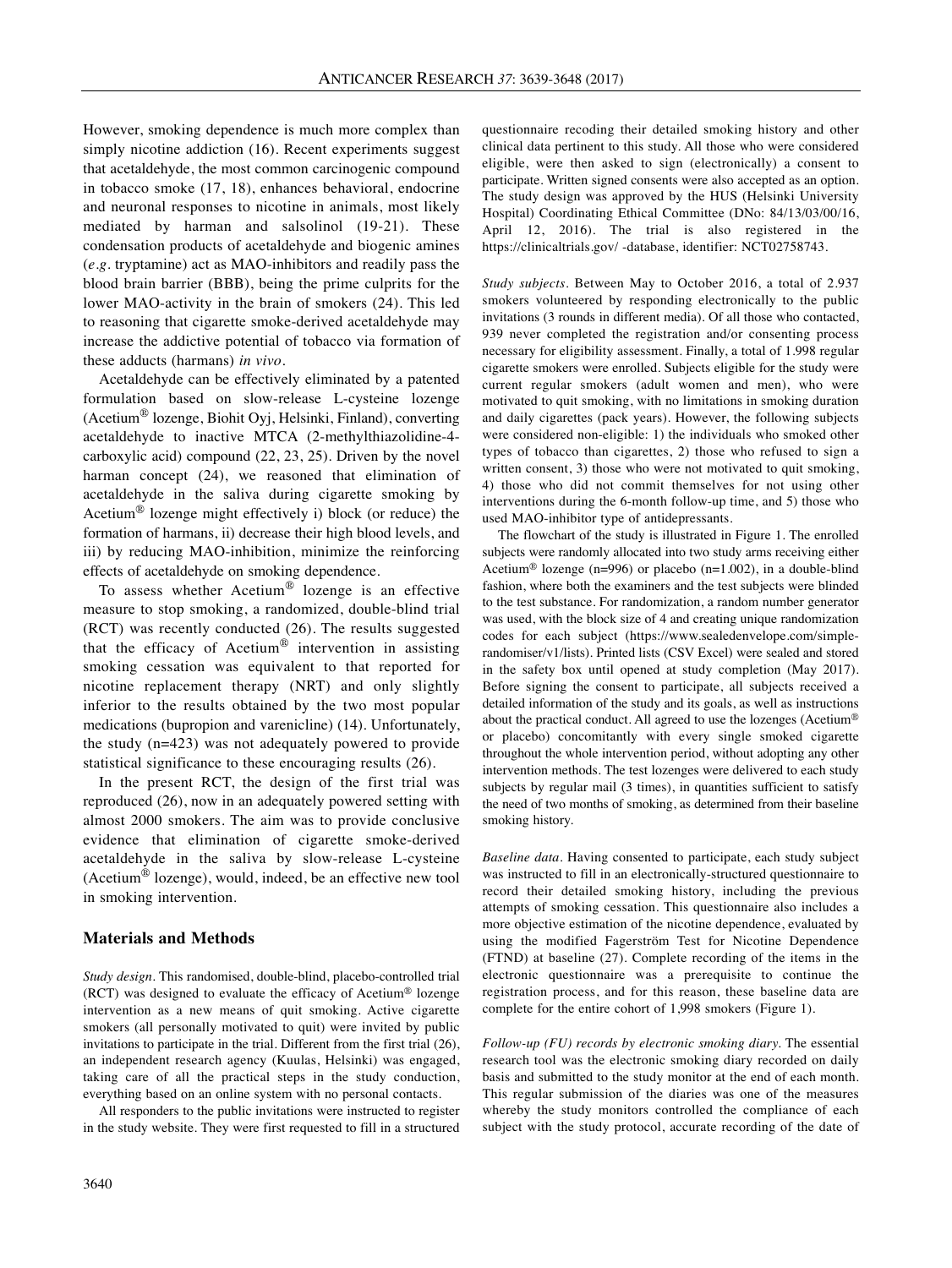

Figure 1*. Flow Chart of the study.*

eventual smoking quit events, violations in the protocol or censoring due to other reasons.

The design and the contents of the smoking diary closely followed those in the first trial (26), except being fully electronic. Apart from the detailed records on the daily numbers of cigarettes smoked and the number of lozenges consumed concomitantly, the test subjects were asked to subjectively assess, how they felt the particular cigarette and estimate the degree of smoking-related sensations of pleasure. The monthly diary ends up with an overall estimation of each month of smoking (monthly conclusion), recording total numbers of cigarettes and lozenges used as well as the summary pleasure scale. Three additional questions of each month were: 1) Any change in your smoking habits? 2) Sensations of smoking changed? 3) Smokingassociated pleasure in the scale 1-10, similar as in the first trial (26).

*Fagerström Test for Nicotine Dependence (FTND).* Originally introduced in 1978, the latest modification of this test consists of 6 simple questions recording the key variables of the smoker's daily practices (27). FTND has been extensively validated and shown valuable in monitoring the psychological dependence on nicotine. In addition to the baseline testing, FTND was recorded on each monthly smoking diary. For statistical treatment, the FTND scores (1-10) were used as categorical variables: 0-2 (very low), 3-4 (low), 5 (moderate), 6-7 (high), and 8-10 (very high) (27).

#### *Compliance and study endpoints*

*Lost to follow-up (LTF).* Inherent to all longitudinal study designs, lost to follow-up is an inevitable outcome for a proportion of study subjects. In the present trial, this category consists of subjects who terminated the trial due to a wide variety of reasons, including cases who registered, consented and were even randomized, but never truly initiated the trial. Such a group of study subjects with no recordable FU data and outcome measure is not compatible with the data analysis, and in this trial, had to be treated as a compliance category LTF (lost to follow-up). The size of the LTF category was very similar in the Acetium<sup>®</sup> arm (n=156) and in the placebo arm (n=145), reducing the total number of the study subjects accessible for full data analysis to 1,697 (Figure 1). Following the usual practice for RCTs, the results were analysed separately for the PP and mITT groups.

*Per protocol (PP).* As usual for RCTs, the two categories of compliance that consist the target of the analysis are: 1) PP (Per Protocol), and 2) Modified Intention to Treat (mITT). The same principles as used in the first trial (26) were also followed in the present study. To be eligible for the PP compliance group, the subjects had to strictly follow the study protocol at all steps. Most importantly, this necessitates a complete series of adequately recorded smoking diaries covering the entire 6-month intervention period (in case with no quit). Alternatively, in cases of smoking cessation, the complete series of diaries preceding the quit was the requirement, including the record of the date of cessation (the quit event) in the last diary. In an otherwise perfect series, one incompletely filled or missing smoking diary was allowed, as far as the study endpoint was clearly recordable from the last diary. The size of the PP compliance category was practically identical in the two study arms, n=375 and n=378, respectively, for the Acetium® and placebo arms (Figure 1).

*Modified intention to treat (mITT).* Compared to the first trial (26), the criteria of the mITT category followed the same principles, albeit slightly more stringent. The minimum requirement to be eligible for mITT category was a complete series of 4 smoking diaries (*i.e.*, 16 weeks of intervention), for the subjects with no quit. For the subjects with smoking quit, the diary record was judged incomplete enough to justify the inclusion into the PP category. All those who failed to be compliant with the intervention for 16 weeks were classified as dropouts. In such cases, the number of returned diaries varied from 1-3, clearly indicating a failure to comply with the agreed study protocol after randomization. The mITT subjects classified as drop-outs differ from the LTF subjects in that they returned at least one diary (*i.e.*, initiated the trial), instead of no diary returned by the LTF subjects, who never truly initiated the intervention despite having been randomized and received the test lozenges. As shown in Figure 1, the number of mITT dropouts was exactly the same (n=394) in the two study arms.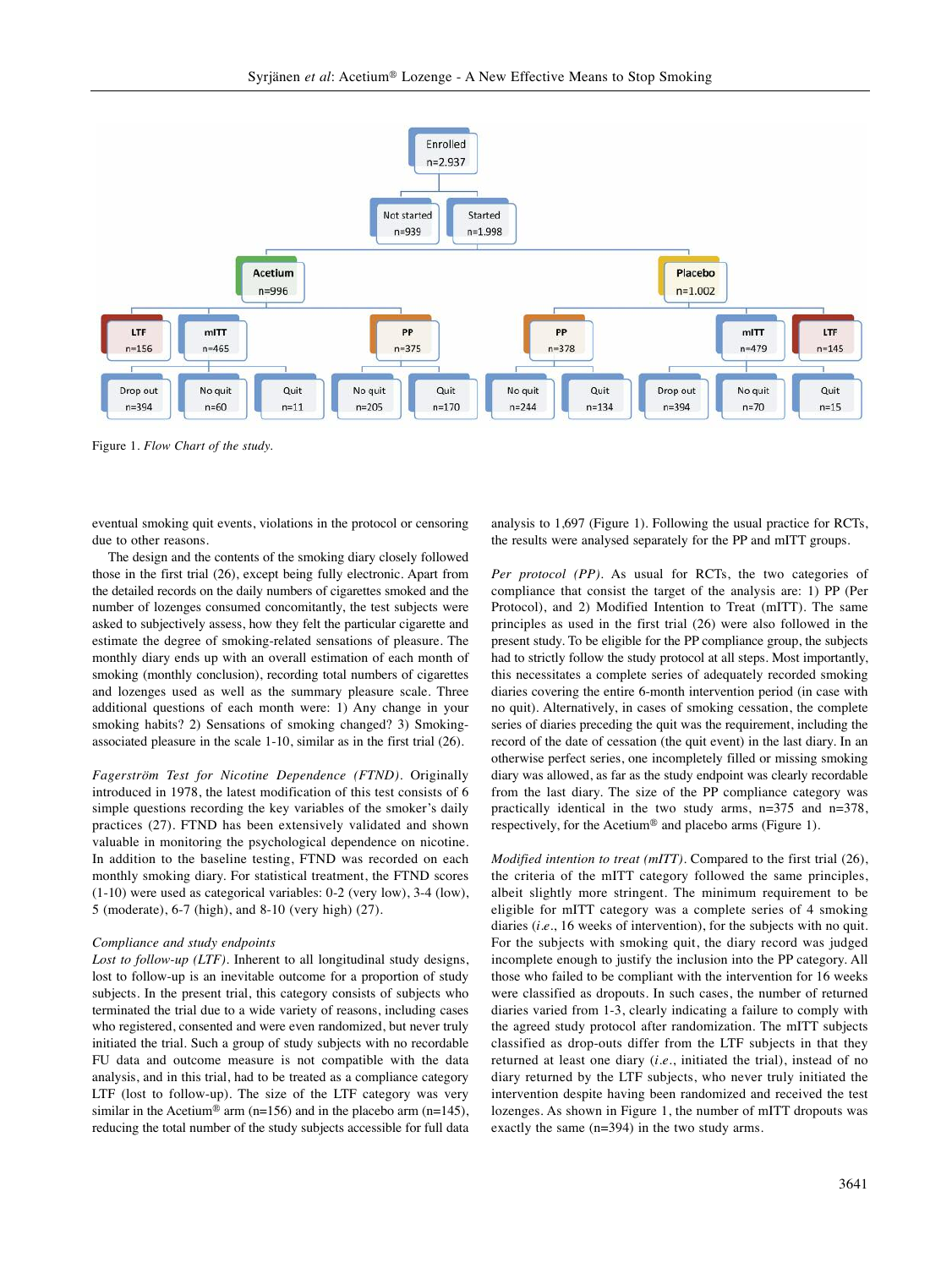*Primary study end-points.* The two most common outcome measures in smoking intervention trials are: 1) prolonged abstinence (PA) and 2) point prevalence of abstinence (PPA) (28, 29). PA, a sustained or continuous abstinence is typically defined as not smoking for a period of months after an attempt to quit. PPA is typically defined as not smoking on the day of concluding the FU. Like in the first study (26), the present results were analysed separately for these two primary study endpoints, using the 2-month cut-off for a positive record of PA (26, 28, 29).

*Statistical analysis.* All statistical analyses were performed using the SPSS 24.0.0.2 for Windows (IBM, NY, USA) and STATA/SE 14.2 software (STATA Corp., TX, USA). The descriptive statistics was done according to routine procedures. Frequency tables were analysed using the  $\chi^2$  test, with the likelihood ratio (LR) or Fisher's exact test for categorical variables. Differences in the means of continuous variables were analysed using ANOVA or a non-parametric (Mann-Whitney) test for two independent samples. The risk estimates of PA and PPA in the two study arms were calculated using conventional univariate regression models, expressed as odds ratio (OR), and their 95% (CI) confidence interval. The data were arranged in the panel format, suitable for analyses with generalized linear models, *e.g.* panel Poisson regression. In this study, the covariates of smoking quit were estimated using population-averaged (PA) Poisson regression model, where study subjects were clustered by their subject-ID, monthly diary as the time variable, and incident quit events (events/person days at risk) as the dependent count variable (26, 30, 31). The results for all covariates were expressed as the incidence rate ratio (IRR) with 95%CI. All covariates recorded at the baseline questionnaire (fixed variables) and all smoking-related variables from the smoking diaries (random variables) were first tested in univariate model. The final multivariate model was adjusted for age and all covariates that were significant in univariate analysis. All statistical tests were two-sided and declared significant at *p*-value <0.05 level.

While planning this study, calculations were completed using the estimates of the previous trial (26) as the basis of calculating the statistical power. With the obtained effect size in that trial, it was estimated that 786 subjects would be needed in both study arms to make the new trial adequately powered (Type I error 0.05; Type II error 0.80).

### **Results**

Randomization into the Acetium® and placebo arms resulted in groups of 996 and 1,002 subjects, respectively (Table I). Randomization was effective, as indicated by the fact that the two arms were practically identical in most of their smoking history variables. This applies to their mean age, gender balance, compliance with the intervention (PP, mITT, LTF groups), alcohol drinking habits, age of smoking onset, daily smoking habits and regularity, number of previous attempts to quit, type of interventions used for assisting quit, as well as efficacy of the previous interventions (*i.e.*, the longest time of smoking abstinence). The subjects in the placebo arm had experienced previous attempts to quit slightly more often than those in Acetium® arm (*p=*0.044). Most importantly, the subjects in the intervention and the placebo arm were similar as to their pack years (PY) of

smoking; 15.9 and 14.7 PYs, respectively (*p=*0.057), as well as to their nicotine dependence measured by the FTND score (*p=*0.318). Interestingly, the vast majority (78.3% and 78.0%, respectively) of smokers in both study arms were categorized as having high or very high nicotine dependence (FTND scores 6-10). Adverse effects reported by the two groups during the intervention were equally rare (*p=*0.452).

The outcomes of intervention are summarized in Table II, separately for i) the two study arms, for ii) the two compliance groups (PP, mITT), and for iii) the study arms stratified by compliance. The distribution of the 5 outcomes: 1) quit smoking, 2) reduced smoking, 3) no objective effect, 4) moved to another method, 5) dropout, was significantly different in the two arms (*p=*0.008). Altogether, 3.2% more subjects quitted smoking in the intervention arm (18.2% *vs.* 15.0%) than in the placebo arm, compensated by the higher proportion of those with no effect in the latter (13.6% and 18.3%, respectively). When stratified by the study compliance, significantly more subjects stopped smoking in the PP group than in the mITT group, 40.4% and 2.8%, respectively (*p=*0.0001).

When analyzed separately, in the PP group, 9.9% more subjects (45.3% *vs.* 35.4%) quitted smoking in the Acetium<sup>®</sup> arm than in the placebo arm, and the overall outcome profile was also significant (*p=*0.004). In the mITT group, this difference in the effect size was only 0.7% in favor of the placebo arm, 2.4% and 3.1%, respectively, with no significance in the overall outcome profile (*p=*0.381).

The primary study end-points (PPA and PA) in the two study arms, and compliance groups (crude and stratified by study arms) are shown in Table III. The probability of PPA in the intervention arm compared to the placebo arm has OR=1.43 (95%CI=1.09-1.88, *p=*0.010). Also PA is more common in the Acetium<sup>®</sup> arm (OR=1.26) ( $p=0.317$ ). As expected, the probability of quit smoking was significantly (*p=*0.0001) higher in the PP than in the mITT group (OR=23.9), and the same is true for experiencing PA (OR=1.6; NS). In the PP group, Acetium® intervention increased the likelihood of smoking quit significantly (*p=*0.006) as compared with placebo: OR=1.51, 95%CI=1.12-2.02.

Panel Poisson regression analysis was used to estimate the significant covariates of smoking cessation (Table IV), using the quit event as a count variable recorded in the smoking diaries during FU. In the univariate model, 6 covariates were significant predictors of the smoking quit event: 1) number of previous quit attempts (more attempts more likely to success); 2) pack years (higher number prohibitive); 3) FTND at FU visits (higher scores decrease the likelihood); 4) daily number of cigarettes smoked during intervention (higher number, less likely to quit), 5) pleasure experienced from smoking (high score prohibitive); and 6) subjective sensations of smoking changed/not changed (sensations changed favor quit). When all these significant univariates (together with age) were entered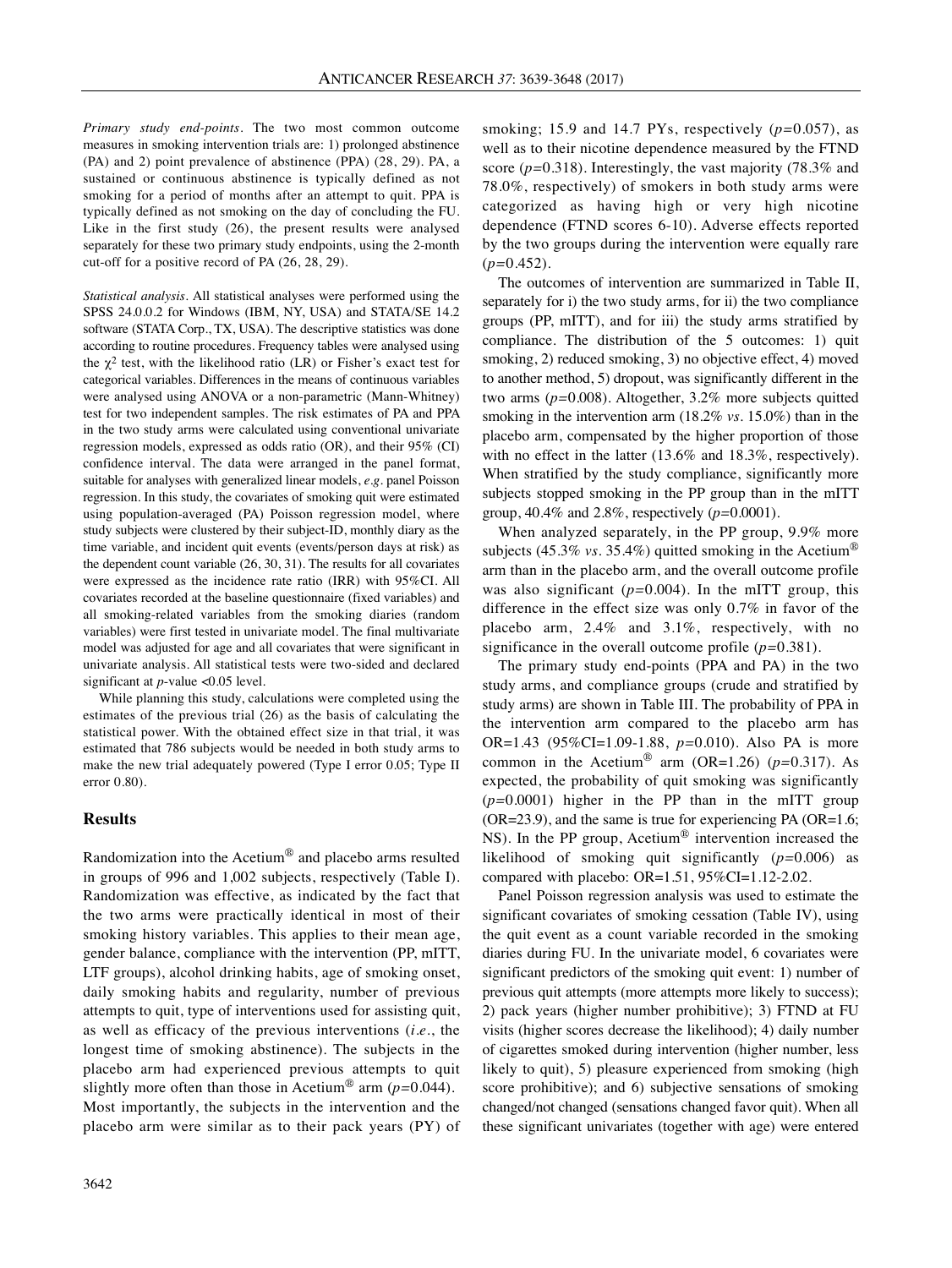Table I. *Key characteristics of the study subjects in the intervention and placebo arms.*

| Variable                                         |                                                                    | Intervention<br>$arm (n=996)$ | Placebo arm<br>$(N=1002)$ | Significance |
|--------------------------------------------------|--------------------------------------------------------------------|-------------------------------|---------------------------|--------------|
| Gender                                           | Women                                                              | 635 (63.8%)                   | 648 (64.7%)               | $p=0.669$    |
|                                                  | Men                                                                | 361 (36.2%)                   | 354 (35.3%)               |              |
| Mean age (years $\pm$ SD)                        |                                                                    | 44.9 (12.1)                   | 44.2 (12.3)               | $p=0.183$    |
| Compliance                                       | PP                                                                 | 375 (37.7%)                   | 378 (37.7%)               | $p=0.739$    |
|                                                  | mITT                                                               | 465 (46.7%)                   | 479 (47.8%)               |              |
|                                                  | <b>LTF</b>                                                         | 156 (15.7%)                   | 145 (14.5%)               |              |
| Education                                        | Basic school                                                       | 136 (13.7%)                   | 161 $(16.1\%)$            | $p=0.477$    |
|                                                  | Professional training                                              | 363 (36.4%)                   | 335 (33.4%)               |              |
|                                                  | Student examination (no further)                                   | 82 (8.2%)                     | $80(8.0\%)$               |              |
|                                                  | High school/technical university                                   | 241 (24.2%)                   | 252 (25.1%)               |              |
|                                                  | Academic degree                                                    | 174 (17.5%)                   | 174 (17.4%)               |              |
| Alcohol intake                                   | Beer                                                               | 467 (46.9%)                   | 483 (48.2%)               | $p=0.950$    |
|                                                  | Wine                                                               | 262 (26.3%)                   | 254 (25.3%)               |              |
|                                                  | Liquors                                                            | 7(0.7%)                       | $9(0.9\%)$                |              |
|                                                  | Spirits                                                            | 56 (5.6%)                     | 53 (5.3%)                 |              |
|                                                  | Other (e.g. cider, long drink, etc.)                               | 204 (20.5%)                   | 203 (20.3%)               |              |
| <sup>1</sup> Alcohol weekly dosage (Mean±SD)     |                                                                    | 6.0(7.1)                      | 5.9 (7.2)                 | $p=0.719$    |
| Age initiated smoking (Mean±SD)                  |                                                                    | 16.1(4.3)                     | 16.1(4.4)                 | $p=0.635$    |
| Regular smoker since start                       | N <sub>0</sub>                                                     | 391 (39.3%)                   | 363 (36.2%)               | $p=0.162$    |
|                                                  | Yes                                                                | 605 (60.7%)                   | 639 (63.8%)               |              |
| If not regular, how long (years) regular         |                                                                    |                               |                           | $p=0.442$    |
| Smoking habits since initiation                  |                                                                    | 23.7 (10.4)                   | 23.1 (10.9)               | $p=0.960$    |
|                                                  | Daily cigarette numbers remained stable<br>Daily numbers increased | 460 (46.2%)                   | 468 (46.7%)               |              |
|                                                  |                                                                    | 379 (38.1%)                   | 380 (37.9%)               |              |
|                                                  | Daily numbers decreased                                            | 157 (15.8%)                   | 154 (15.4%)               |              |
| Smoking by household members                     | Yes                                                                | 509 (51.3%)                   | 515 (51.4%)               | $p=0.964$    |
|                                                  | N <sub>0</sub>                                                     | 487 (48.7%)                   | 487 (48.6%)               |              |
| Previous attempts to quit                        | N <sub>0</sub>                                                     | $163(16.4\%)$                 | 132 (13.2%)               | $p=0.044$    |
|                                                  | Yes                                                                | 833 (83.6%)                   | 870 (86.8%)               |              |
| No. of previous quit attempts (Mean±SD)          |                                                                    | 5.1 (7.8)                     | 4.6(7.8)                  | $p=0.199$    |
| Intervention used for quit attempt               | No                                                                 | 351 (35.2%)                   | 331 (33.0%)               | $p=0.300$    |
|                                                  | Yes                                                                | 645 (64.8%)                   | 671 (67.0%)               |              |
| Intervention type offered:                       | <b>NRT</b>                                                         | 176(27.3%)                    | 192 (28.6%)               | $p=0.646$    |
|                                                  | Electric cigarette                                                 | 32 (5.0%)                     | $37(5.5\%)$               |              |
|                                                  | Medication                                                         | 70 (10.9)                     | 76 (11.3%)                |              |
|                                                  | Assisted by professional                                           | $1(0.2\%)$                    | $4(0.6\%)$                |              |
|                                                  | Other                                                              | 280 (56.6%)                   | 309 (54.0%)               |              |
| Longest period without smoking (months)          |                                                                    | 14.3 (27.8)                   | 13.4 (25.7)               | $p=0.484$    |
| Pack years of smoking (Mean±SD)                  |                                                                    | 15.9(15.2)                    | 14.7 (13.7)               | $p=0.057$    |
| FTND at baseline                                 | $0 - 2$                                                            | 75 (7.5%)                     | 82 (8.2%)                 | $p=0.318$    |
|                                                  | $3 - 4$                                                            | 60 $(6.0\%)$                  | 51 (5.1%)                 |              |
|                                                  | 5                                                                  | 81 (8.1%)                     | 87 (8.7%)                 |              |
|                                                  | $6 - 7$                                                            | 489 (49.1%)                   | 454 (45.3%)               |              |
|                                                  | $8 - 10$                                                           | 291 (29.2%)                   | 328 (32.7%)               |              |
| ${}^{2}$ Follow-Up time (days) (Mean $\pm$ SD)   |                                                                    | 92.1 (61.4)                   | 98.8 (63.4)               | $p=0.027$    |
| <sup>3</sup> Adverse effects during intervention | No                                                                 | 1635 (93.5%)                  | 1838 (94.1%)              | $p=0.452$    |
|                                                  | Yes                                                                | 114 $(6.5\%)$                 | $115(5.9\%)$              |              |

PP, Per protocol; mITT, modified intention to treat; LTF, lost to follow-up; <sup>1</sup>Glass of wine equivalent; FTND, Fagerström test for nicotine dependence; 2Follow-up calculated for PP and mITT groups only (n=1,695); 3Adverse effect reported by the subject at any visit during the follow-up.

in the multivariate Poisson model, 5 independent predictors remain: 1) previous attempts; 2) FTND; 3) daily cigarettes smoked during intervention; 4) pleasure obtained from smoking; and 5) smoking sensations changed. The latter has an impressive IRR=12.01 (95%CI=1.5-95.6).

# **Discussion**

As previously discussed, the theoretical basis for considering the Acetium® lozenge (slow-release L-cysteine) as a potential new method in smoking intervention is highly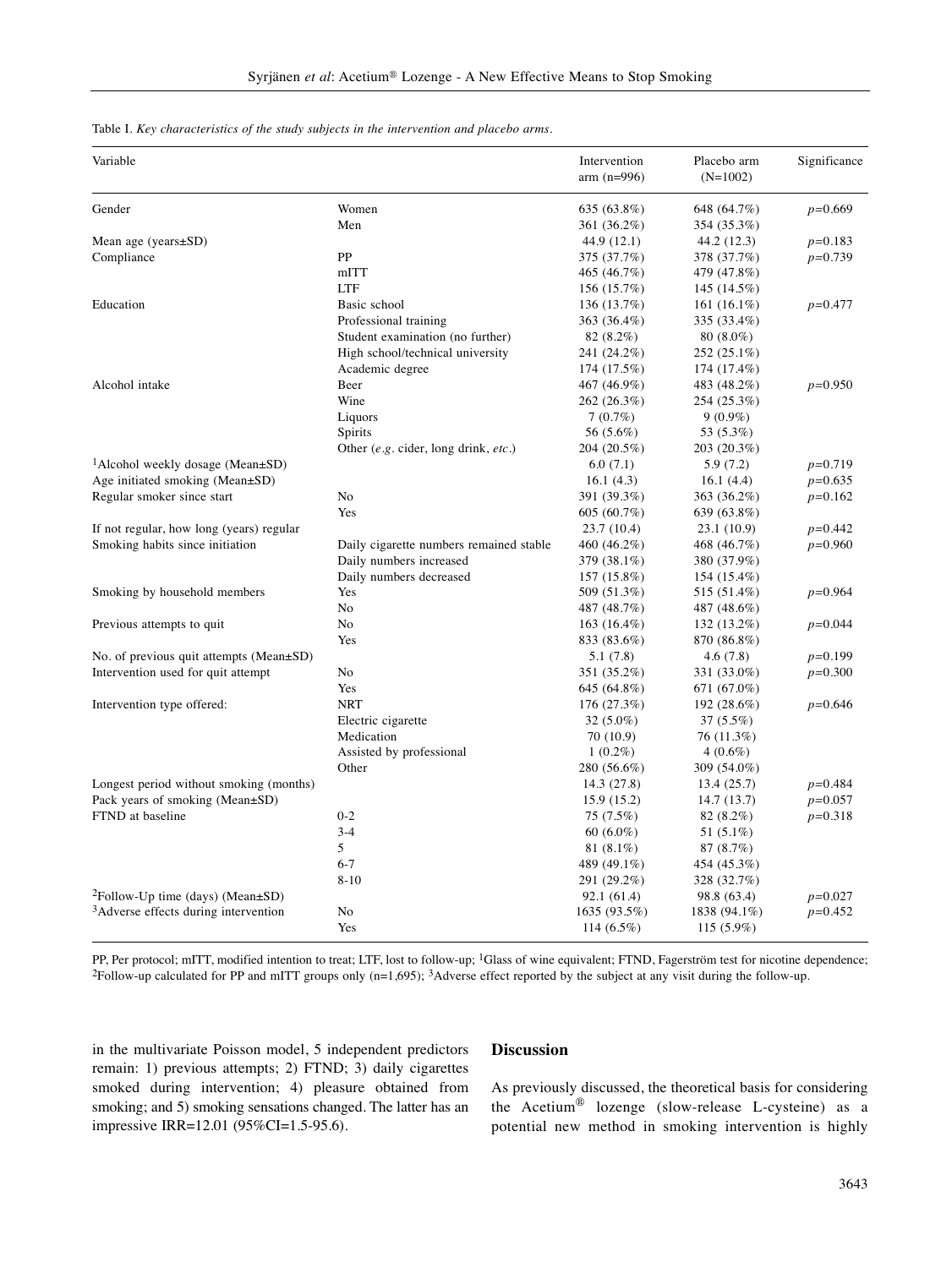|                               | <b>Study Outcomes</b>                                 |                                                             |                                                                      |                       |                       |  |  |
|-------------------------------|-------------------------------------------------------|-------------------------------------------------------------|----------------------------------------------------------------------|-----------------------|-----------------------|--|--|
| Study arm/compliance          | Quit smoking                                          | Reduced smoking                                             | No objective effect                                                  | Moved to other method | Interrupted the study |  |  |
| *Study arm                    |                                                       |                                                             |                                                                      |                       |                       |  |  |
| Intervention                  | 181 (18.2%)                                           | 115(11.5%)                                                  | 135 (13.6%)                                                          | $15(1.5\%)$           | 550 (55.2%)           |  |  |
| Placebo                       | 150 (15.0%)                                           | 124 (12.4%)                                                 | 183 (18.3%)                                                          | 7(0.7%)               | 539 (53.7%)           |  |  |
| Total                         | 331 (16.6%)                                           | 239 (12.0%)                                                 | 318 (15.9%)                                                          | $22(1.1\%)$           | 1.089(54.5%)          |  |  |
|                               | Significance: $p=0.008$ (Likelihood Ratio statistics) |                                                             |                                                                      |                       |                       |  |  |
| Compliance                    |                                                       |                                                             |                                                                      |                       |                       |  |  |
| <b>PP</b>                     | 304 (40.4%)                                           | 196 (26.0%)                                                 | 248 (32.9%)                                                          | $5(0.7\%)$            | NA.                   |  |  |
| mITT                          | 27(2.8%)                                              | 43 (4.6%)                                                   | 70 (7.4%)                                                            | $17(1.8\%)$           | 788 (83.4%)           |  |  |
| **Total                       | 331 (18.9%)                                           | 239 (14.1%)                                                 | 318 (18.7%)                                                          | 22(1.3%)              | 788 (46.4%)           |  |  |
|                               |                                                       |                                                             | Significance: Significance: $p=0.0001$ (Likelihood Ratio statistics) |                       |                       |  |  |
| Study arm by compliance<br>PP |                                                       |                                                             |                                                                      |                       |                       |  |  |
| Intervention                  | 170 (45.3%)                                           | 98 (26.1%)                                                  | 103(27.5%)                                                           | $4(1.1\%)$            | NA                    |  |  |
| Placebo                       | 134 (35.4%)                                           | 98 (25.9%)                                                  | 145 (38.4%)                                                          | $1(0.3\%)$            | NA                    |  |  |
| Total                         | 304 (40.4%)                                           | 196 (26.0%)                                                 | 248 (32.9%)                                                          | $5(0.7\%)$            | NA                    |  |  |
|                               |                                                       |                                                             | Significance: Significance: $p=0.004$ (Fisher's Exact test)          |                       |                       |  |  |
| mITT                          |                                                       |                                                             |                                                                      |                       |                       |  |  |
| Intervention                  | 11 $(2.4\%)$                                          | $17(3.7\%)$                                                 | $32(6.9\%)$                                                          | 11 $(2.4\%)$          | 394 (84.7%)           |  |  |
| Placebo                       | $16(3.1\%)$                                           | $26(5.4\%)$                                                 | 38 (7.9%)                                                            | $6(1.3\%)$            | 394 (82.3%)           |  |  |
| Total                         | 27(2.8%)                                              | 43 (4.6%)                                                   | 70 (7.4%)                                                            | $17(1.8\%)$           | 788 (83.4%)           |  |  |
|                               |                                                       | Significance: Significance: $p=0.381$ (Fisher's Exact test) |                                                                      |                       |                       |  |  |

Table II. *The study outcomes in the intervention and placebo arms and related to study compliance.*

\*All enrolled subjects (n=1,998) included; PP, per protocol; mITT, modified intention to treat; NA, not applicable, \*\*LTF subjects (n=301) omitted from analysis.

interesting (26). Acetium® lozenge is a patented formulation based on slow-release L-cysteine, known to effectively eliminate acetaldehyde to an inactive compound (MTCA) (25). In different animal experiments, acetaldehyde has been confirmed to reinforce the effects of nicotine and help maintaining the smoking-dependence by exerting a wide variety of behavioral, endocrine and neuronal responses to nicotine (19-21, 24). These effects take place through mediators called harmans, known to be synthesized as condensation products of acetaldehyde and biogenic amines, *e.g.* tryptamine (33, 34). It was recently proposed that acetaldehyde might increase the addictive potential of tobacco products *via* formation of these amine adducts (24). The concept was tested in a RCT to assess whether elimination of cigarette smoke-derived acetaldehyde in the saliva by slow-release L-cysteine (22, 23) would be an effective means to assist smoking quit (26).

Encouraged by these results (26), we also designed a small pilot study with 11 smokers to measure the levels of harman and norharman in the saliva and serum (35) before and after smoking (with Acetium® and placebo). As previously reported (35), harman and norharman levels in both saliva and serum increased almost immediately after smoking one cigarette. In 6/11 subjects, there was a minor reduction of these levels induced by the Acetium® lozenge,

but the difference to placebo was not significant. However, our experiment was not well controlled *e.g.* for the confounding effects of dietary exposure, known to be a major source of harmans (35, 36). Thus, there is no reason to abandon the concept of harmans as mediators of acetaldehyde-induced reinforcing effects on smokingdependence (24). It might well be that a circumstantial evidence on the validity of this concept is seen in the present study, where the subjective feeling of pleasure obtained from smoking was a powerful prohibitive covariate in smoking quit (IRR=0.60), while reporting "smoking sensation changed" was a powerful trigger of the quit event (IRR=12.01) (Table IV).

The studies on different smoking intervention methods have increased substantially during the past recent years, including reviews and meta-analysis (32, 37, 38). In a recent metaanalysis (14), the following assisted strategies were found to be effective in clinical trials: 1) group behavioral therapy (OR=2.17, 95%CI=1.37-3.45), 2) bupropion (OR=2.06, 95%CI=1.77-2.40), 3) intensive physician advice (OR=2.04, 95%Cl=1.71-2.43), 4) NRT (OR=1.77, 95%CI=1.66-1.88), 5) individual counselling (OR=1.56, 95%CI=1.32-1.84), 6) telephone counselling  $(OR=1.56, 95\%CI=1.38-1.77),$  7) nursing interventions (OR=1.47,  $95\%$ CI=1.29-1.67) and 8) tailored self-help interventions (OR=1.42, 95%CI=1.26-1.61).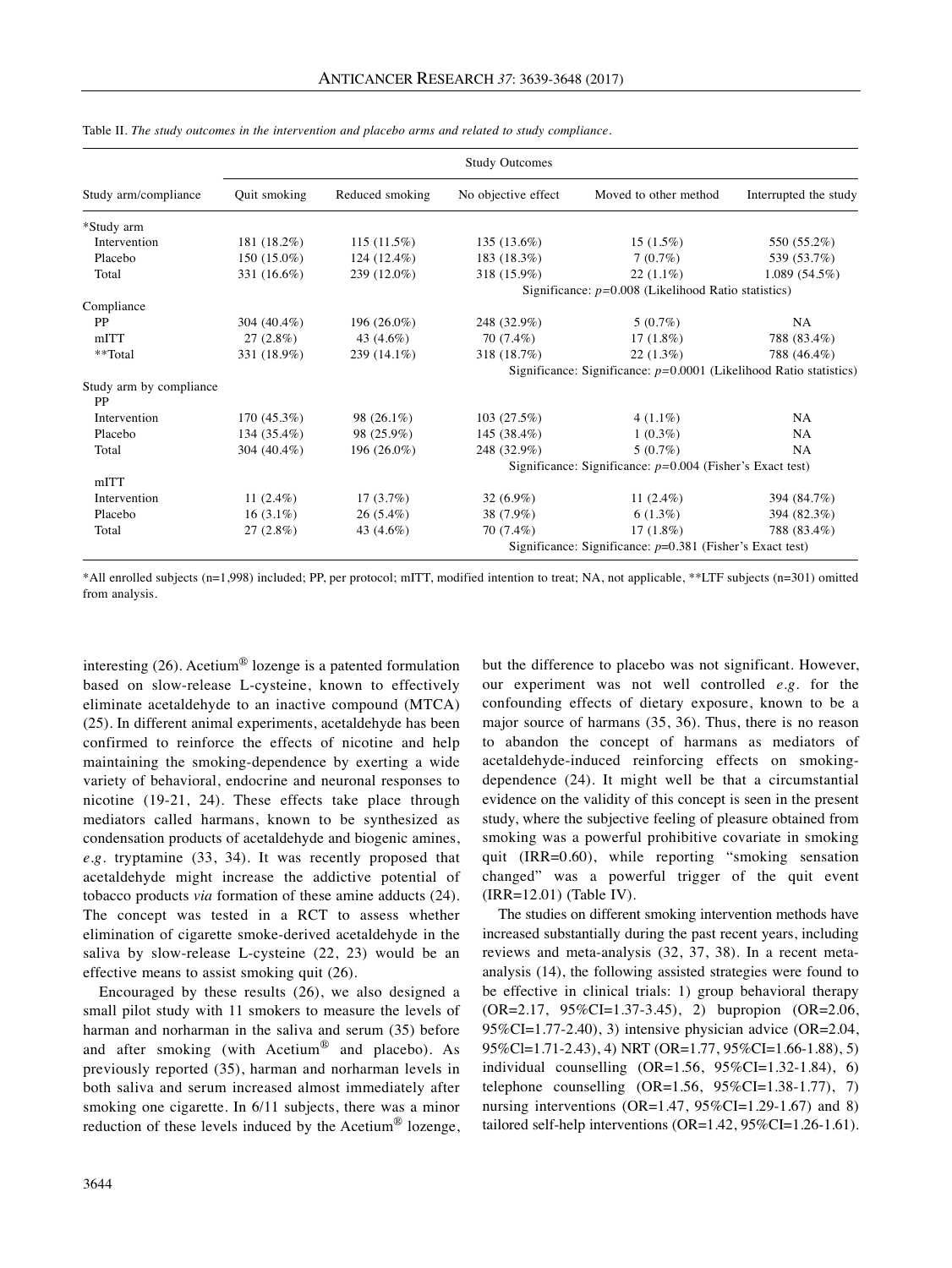|                                 | Primary study endpoints                 |               |                                |                                 |             |                                |  |  |
|---------------------------------|-----------------------------------------|---------------|--------------------------------|---------------------------------|-------------|--------------------------------|--|--|
| Study arm/compliance            | Point prevalence of<br>abstinence (PPA) |               | Significance<br>$(OR; 95\%CI)$ | Prolonged abstinence<br>$(PA)*$ |             | Significance<br>$(OR; 95\%CI)$ |  |  |
| **Study Arm:                    | Yes                                     | No            |                                | Yes                             | No          |                                |  |  |
| Intervention                    | 181 (40.6%)                             | 265 (59.4%)   | 1.43 (1.09-1.88)               | 98 (54.4%)                      | 82 (45.6%)  | $1.26(0.81-1.96)$              |  |  |
| Placebo                         | 150 (32.3%)                             | 314 (67.7%)   | $p=0.010$                      | 71 (48.6%)                      | 75 (51.4%)  | $p=0.317$                      |  |  |
| #Compliance:                    |                                         |               |                                |                                 |             |                                |  |  |
| PP                              | 304 (40.4%)                             | 449 (63.6%)   | 23.90 (15.77-36.24)            | 158 (52.7%)                     | 142 (47.3%) | $1.61(0.73-3.60)$              |  |  |
| mITT                            | 27(2.8%)                                | 918 (89.3%)   | $p=0.0001$                     | 11 $(40.7%)$                    | 16(59.3%)   | $p=0.315$                      |  |  |
| **Study arm by compliance<br>PP |                                         |               |                                |                                 |             |                                |  |  |
| Intervention                    | 170 (45.3%)                             | 205 (54.7%)   | $1.51(1.12-2.02)$              | $93(55.0\%)$                    | 76 (45.0%)  | $1.24(0.78-1.96)$              |  |  |
| Placebo                         | 134 (35.4%)                             | 244 (64.6%)   | $p=0.006$                      | 65 (49.6%)                      | 66 (50.4%)  | $p=0.415$                      |  |  |
| mITT                            |                                         |               |                                |                                 |             |                                |  |  |
| Intervention                    | $11(15.5\%)$                            | 60 $(84.5\%)$ | $0.86(0.36-2.04)$              | 5(45.5%)                        | 6(54.5%)    | $1.25(0.25-6.02)$              |  |  |
| Placebo                         | 16(17,6%)                               | 70 (82.4%)    | $p=0.830$                      | $6(40.0\%)$                     | $9(60.0\%)$ | $p=0.781$                      |  |  |

|  | Table III. The primary study endpoints (PPA, PA) in the intervention and placebo arms and related to study compliance (PP, mITT). |  |  |
|--|-----------------------------------------------------------------------------------------------------------------------------------|--|--|
|--|-----------------------------------------------------------------------------------------------------------------------------------|--|--|

\*Prolonged abstinence (2-month cut-off); \*\*Subjects who interrupted the study (n=1,089) are excluded; #Subjects lost to follow-up (LTF) are excluded; PP, per protocol; mITT, modified intention to treat.

More results on medical treatment (bupropion and varenicline) are available elsewhere (38-40). Superiority of varenicline over bupropion was confirmed in a Cochrane review of 15 studies in 2011 (41). However, both these principal standalone medications have serious adverse effects or limitations for use, although tended to be overlooked in the most recent literature (42). Another clear trend seems to be that the efficacy of varenicline alone or in combination (with NRT or bupropion) is no longer at the same level  $(OR > 2.0)$  as reported earlier (14, 43, 44). While assessing the efficacy and safety of the varenicline and bupropion combination, the authors found 4 studies including 1,193 patients (43). Of the prospective trials, one displayed a greater 4-week smoking abstinence for weeks 8-11 with combination (39.8%) *vs.* monotherapy (25.9%) (OR=1.89, 95%CI=1.07-3.35), and the other demonstrated greater PA at 12 weeks (OR=1.49, 95% CI=1.05-2.12)(43). In another meta-analysis, both the early and late outcomes were favorable for the varenicline & NRT combination (OR=1.50, 95%CI=1.14-1.97; and OR=1.62, 95%CI=1.18-2.23, respectively) (44).

In this scenario, it is obvious that the best available methods for smoking intervention (or their combination) can reach the success rates with OR slightly above 2.0 (at best), while most of the studies report ORs in the range of 1.5 (14, 32, 38-44). This level of success rate was already reached in our first RCT, where Acetium® lozenge proved to increase the likelihood of smoking quit at OR=1.65 in the PP group (26). Unfortunately, the cohort size (n=423) was not large

enough to confer the results a statistical significance, and for this reason, the previous study was reproduced in a larger cohort of 1,998 smokers, as reported in this communication. In principle, the present study follows the same design as the original RCT (26), except for the larger cohort size.

However, there are some important differences between these two trials that deserve discussion to facilitate comparing the results of these two trials. These differences are related to both the practical conduction of the intervention and to the composition of the enrolled cohort itself. To start with the former, the present trial was completed entirely by using the website approach, with no face-to-face contacts between the researchers and the study subjects. This is the main difference to the first trial, where all study subjects were met in person by the study monitors both at baseline and during the intervention period, while returning their monthly diaries and received the next dosage of the test remedies. On the same occasion, they completed the FTND and CO- measurement. They were preserved the possibility of contacting the monitors at any time, and also the reverse happened when the monitors contacted the study subjects as soon as they noticed any irregularity in the return of monthly diaries. Inevitably, these personal contacts served the purpose of personal support and motivation to the subjects to maintain compliance (26). This type of personal communication was missing in the new trial where all steps were completed through the website and/or e-mails, and test remedies were delivered by mail.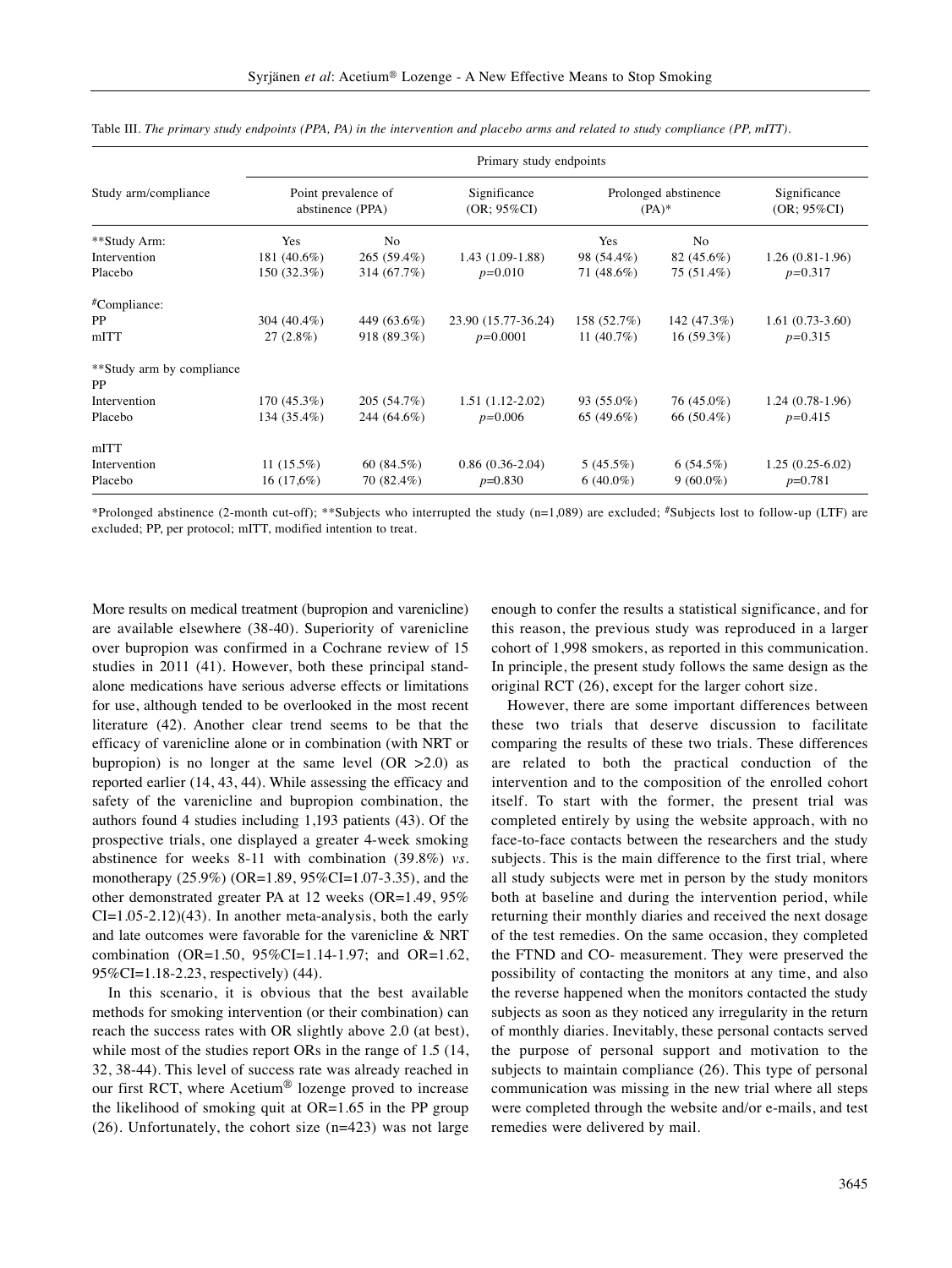|                                                                        | Quit of smoking (event/FU diary) |                  |            |                         |                  |            |  |
|------------------------------------------------------------------------|----------------------------------|------------------|------------|-------------------------|------------------|------------|--|
| Covariates                                                             | Crude<br>IRR                     | 95%<br><b>CI</b> | $p$ -Value | @Adjusted<br><b>IRR</b> | 95%<br><b>CI</b> | $p$ -Value |  |
| Age at study entry (cont.)                                             | 0.99                             | $0.99 - 1.00$    | 0.656      | 1.05                    | 0.95-1.17        | 0.301      |  |
| Intervention (intervention=ref)                                        | 0.82                             | $0.67 - 1.01$    | 0.055      |                         |                  |            |  |
| Gender (women=ref)                                                     | 1.00                             | $0.82 - 1.33$    | 0.945      |                         |                  |            |  |
| Education (basic=ref)                                                  | 0.99                             | $0.92 - 1.06$    | 0.799      |                         |                  |            |  |
| Alcohol type preferred (beer=ref)                                      | 0.98                             | $0.92 - 1.05$    | 0.662      |                         |                  |            |  |
| Alcohol weekly dose (cont.)                                            | 0.98                             | $0.97 - 1.01$    | 0.064      |                         |                  |            |  |
| Age initiated smoking (cont.)                                          | 1.01                             | $0.99 - 1.03$    | 0.139      |                         |                  |            |  |
| Regular smoker since start (no=ref)                                    | 0.98                             | $0.80 - 1.20$    | 0.893      |                         |                  |            |  |
| Smoking habits since initiation (stable=ref)                           | 1.06                             | 0.92-1.22        | 0.380      |                         |                  |            |  |
| Attempts to quit (no=ref)                                              | 1.22                             | $0.90 - 1.65$    | 0.189      |                         |                  |            |  |
| Number of previous attempts to quit (cont; low ref)                    | 1.01                             | 1.01-1.02        | 0.0001     | 1.02                    | 1.01-1.04        | 0.0001     |  |
| Intervention ever used for quit attempt (no=ref)                       | 1.10                             | 0.89-1.35        | 0.377      |                         |                  |            |  |
| Type of intervention (personal=ref)                                    | NC                               | NC               | NC         |                         |                  |            |  |
| Longest ever period without smoking (cont.)                            | 1.01                             | 0.99-1.01        | 0.142      |                         |                  |            |  |
| Pack years of smoking (cont.) (higher prohibitive)                     | 0.98                             | 0.98-0.99        | 0.036      | 0.96                    | $0.90 - 1.02$    | 0.218      |  |
| FTND at FU visits (graded; 0-2 ref)                                    | 0.19                             | $0.06 - 0.57$    | 0.003      | 0.24                    | 0.08-0.72        | 0.010      |  |
| Adverse effects during intervention (no=ref)                           | 0.99                             | $0.22 - 1.43$    | 0.665      |                         |                  |            |  |
| Cigarettes per day during intervention (cont.) (higher prohibitive)    | 0.80                             | 0.77-0.83        | 0.0001     | 0.89                    | 0.82-0.97        | 0.009      |  |
| Pleasure obtained from smoking (scale 1-10) (cont.) (high prohibitive) | 0.44                             | $0.30 - 0.65$    | 0.0001     | 0.60                    | 0.41-0.88        | 0.010      |  |
| Sensations of smoking changed during intervention (no change=ref)      | 13.24                            | 1.66-105.73      | 0.015      | 12.01                   | 1.50-95.56       | 0.019      |  |

Table IV. Predictors of smoking quit\* in panel Poisson regression<sup>1</sup> run in univariate mode and adjusted for all significant univariates.

\*Count outcome (quit event), as defined by the quit event reported in the smoking diaries during intervention; 1Population average (PA) model, clustered by subject ID number, monthly diaries (FU visit) as the time variable, exchangeable within-group correlation structure, 95%CI calculated by robust estimation; @adjusted for age and all other significant covariates of smoking quit in univariate model; IRR, incidence rate ratio; cont., continuous variable; ref., reference value; NC, non-calculable (too many options).

This basically different study logistics had an inevitable consequence that the study cohort in the first trial was enrolled exclusively from the capital city (Helsinki) region, in contrast to the present study, where the smokers were derived from all parts of the country. Another major consequence of the missing personal support is seen in the compliance of the study subjects in the current trial (Figure 1). While only 79 (18.7%) of the 423 enrolled subjects in the first trial were lost to follow-up, 939/2,937 (31.9%) of those who volunteered in the current trial never started, 301/1.998 (15.1%) of those who were randomized were lost to follow-up (with no single diary returned), and in addition, 788/1,697 (46.4%) of those remaining in the two arms interrupted the study (dropouts). At the end, 909/1.998 (45.5%) of the originally randomized subjects completed the study either according to PP or mITT criteria, which is in sharp contrast to 344/423 (81.3%) of the first trial  $(26)$ .

This different origin of the study subjects (capital region *vs.* whole country) also has some bearing to the composition of the final cohort (Table I). Compared to the first trial (26), the present study attracted more women. The present study also included markedly more those with academic degree, at the expense of those with high school training (26). Despite the fact that the mean age of the participants was practically identical in the two trials, there was a substantial difference in: 1) the total pack years (PY), and 2) the nicotine dependence measured by the FTND. The mean PYs in the present study was 5 years higher than in the first trial: 15 *vs.* 10 (Table I) (26). The age at onset of smoking being practically the same (around 16 years), the subjects in the present trial were more heavy smokers and also had a higher nicotine dependence. While 78.3% and 78.0% of the subjects in the Acetium® and placebo arms, respectively, had high or very high nicotine dependence in the present study (Table I), the corresponding figures in the first trial were only 45.2% and 41.7%, respectively (26).

Undeniably, the present trial had seemingly unfavorable prospects to success: 1) lack of personal support to the study subjects resulted in poor compliance, and 2) enrichment in both study arms of heavy smokers, with high or very high nicotine dependence. Against this background, the present results must be considered outstanding. Most importantly, among these heavy smokers who completed the study according to PP criteria, the users of Acetium® lozenge had an OR=1.51 (95%CI=1.12-2.02) (*p=*0.006) to quit smoking compared to placebo (Table III). Even if the study compliance (PP, mITT) is not considered, the likelihood of smoking cessation in the Acetium<sup>®</sup> arm had  $OR=1.43$ , which also reached statistical significance (*p=*0.010).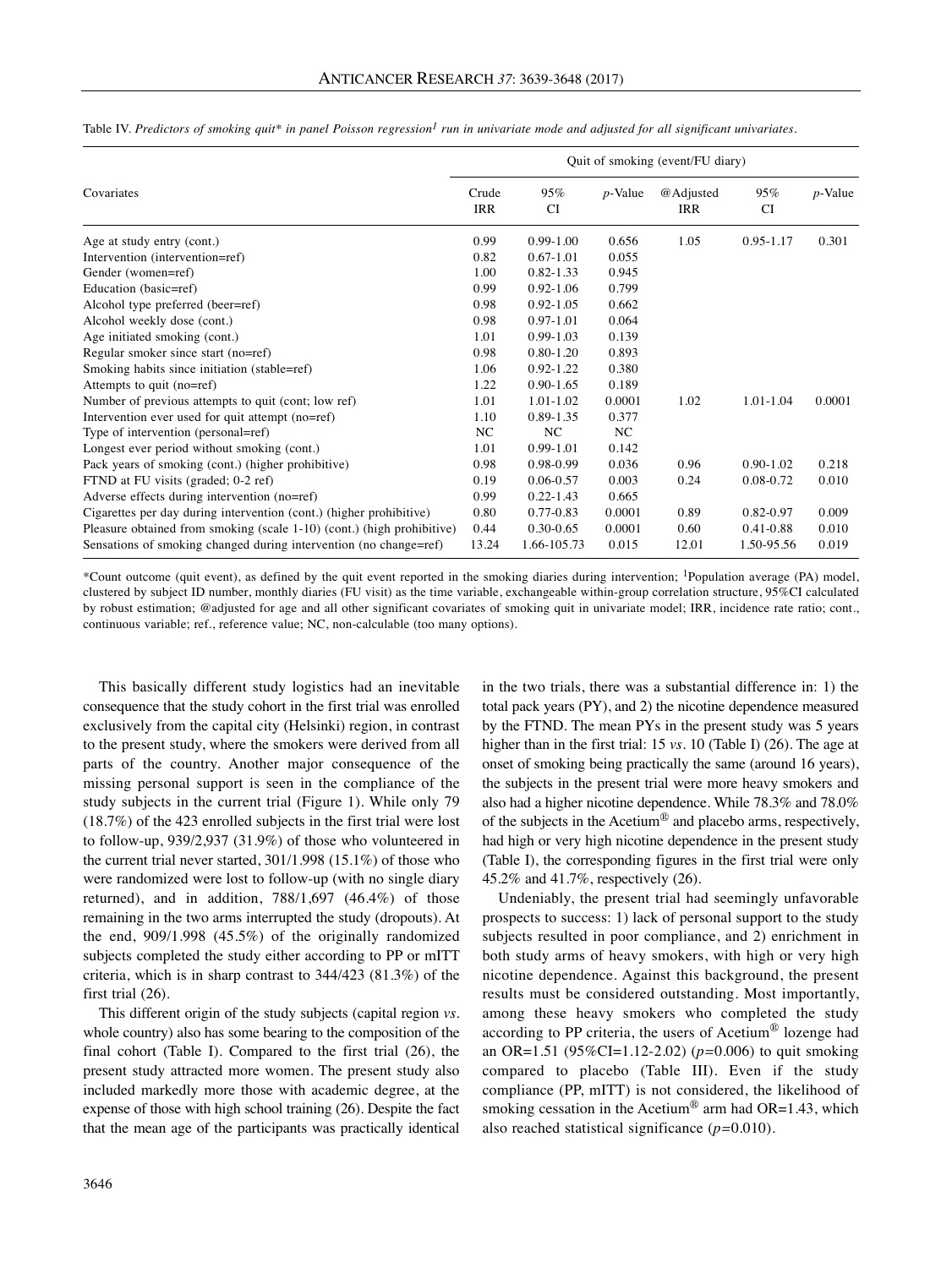In the present study, the absolute difference between Acetium<sup>®</sup> and placebo arms in quit rate is  $3.2\%$ , the placebo effect being 15.0% (Table III). This is comparable to the rates reported in most intervention studies (14, 38-44), including our first trial (26). Accordingly, if a random sample of smokers are subjected to intervention with placebo, 15% succeed in smoking quit within 6 months, as compared with  $18.2\%$  with Acetium<sup>®</sup> intervention. This, however, does not take into account the study compliance (PP, mITT) and dropouts that certainly have a major impact on the efficacy (28, 29). Once optimally conducted according to PP, the success rate with placebo is much higher, *i.e.*, 35.4% in this study, and the difference to Acetium<sup>®</sup> intervention increased to 9.9% (Tables II and III). These quit rates (35.4% and 45.3%) are fully comparable with those reported in equivalent studies with NRT and current medication (varenicline, pubropion) (14, 32, 38-44). While using the RR (relative risk) analysis to calculate the NNT (number needed to treat) parameter, these figures translate to NNT of 10.1 (PP group only) and to 12.1 (PP and mITT). Accordingly, 10 and 12 people, respectively, need to use Acetium® intervention for one smoker to benefit (=quit). Using these data in the PP group, we can also calculate the population excess risk, which is 0.337 (33.7%) for Acetium intervention, and the population attributable fraction of 0.153 (15.3%). In lay terms, this means that  $33.7%$ extra quit rate can be attributed to Acetium<sup>®</sup> intervention, while 15.3% is the proportion of new quits encountered in the smoking population attributable to this intervention.

Like in the first trial, we also analyzed the significant covariates of smoking quit using Poisson regression in univariate and multivariate mode (Table IV). The results confirm the key observations in the first trial (26), and also disclose a number of additional covariates that are significant in both univariate and multivariate analysis. Given that smoking quit is a complex issue, all of these covariates are quite rational in predicting the quit events. Thus, 1) number of previous quit attempts increases the success rate; 2) higher pack years decrease the likelihood of quit; 2) high scores in the FTND test (during intervention) are strongly prohibitive (IRR=0.19) for quit; 4) higher number of daily cigarettes make the quit more difficult; 5) high level of personal pleasure obtained from smoking makes quit less likely (IRR=0.44), and finally 6) reporting the sensations (taste, smell) of smoking changed during intervention is a powerful trigger of quit (IRR=13.24). Of these 6 variables, only the pack year (PY) loses its significance in multivariate model. It is tempting to speculate that the Acetium<sup>®</sup> lozenge is such a powerful trigger of smoking quit because: i) it decreases the subjective pleasure obtained from smoking, and ii) it makes the cigarette taste and smell different (unpleasant). Whether these effects are being mediated by the reduced levels of harmans, as recently suggested (19, 21-24, 26), remains to be demonstrated in carefully designed measurements of the salivary and serum levels of harmans.

Taken together, the present RCT with adequate statistical power confirms the results of the first trial (26), implicating that Acetium® lozenge is an effective new method in smoking intervention. The quit rate achieved in the intervention arm following the PP criteria (OR=1.5) favorably competes with the efficacy reported for NRT and currently available medication (14, 38-44), far exceeding the results of non-assisted and other assisted methods (12, 32). Being devoid of any side-effects, with no maximum dosage or other limitations of use, Acetium<sup>®</sup> lozenge represents a breakthrough in the development of smoking intervention methods. The feasible mechanism of action still remains to be elucidated, but the effect seems to be related to decreased levels of smoking-associated pleasure and changed subjective sensations of the smoked cigarette.

#### **Acknowledgements**

This study was sponsored in full by Biohit Oyj (Helsinki, Finland), with no external financial support. The members of the team in KUULAS Helsinki/Business Science Helsinki are gratefully acknowledged for their expert input in the project. Janne Karetie, M.Sc., operated as head of data collection; Susanna Sneck, M.Soc.Sc., operated as team leader, data verifier and contact person for the participants; Olli Kaipio, M.Sc., operated as senior data manager and was responsible for data handling; and Terhi Hyvönen, master student at the University of Helsinki, operated as a research assistant to the team.

## **References**

- 1 Mackay JL: The fight against tobacco in developing countries. Tuber Lung Dis *75*: 8-24, 1994.
- 2 Samet JM: Tobacco smoking: the leading cause of preventable disease worldwide. Thorac Surg Clin *23*: 103-112, 2013.
- 3 Chen ZM, Peto R, Iona A, Guo Y, Chen YP, Bian Z, Yang L, Zhang WY, Lu F, Chen JS, Collins R and Li LM: Emerging Tobacco-Related Cancer Risks in China: A Nationwide, Prospective Study of 0.5 Million Adults. Cancer *17*: 3097-3106, 2015.
- 4 Peto R, Lopez AD, Boreham J, Thun M and Heath C Jr.: Mortality from tobacco in developed countries: indirect estimation from national vital statistics. Lancet *339*: 1268-1278, 1992.
- 5 Thun MJ, Carter BD and Feskanich D: 50-year trends in smoking-related mortality in the United States. N Engl J Med *368*: 351-364, 2013.
- 6 Pirie K, Peto R, Reeves GK, Green J and Beral V: The 21st century hazards of smoking and benefits of stopping: a prospective study of one million women in the UK. Lancet *381*: 133-141, 2013.
- 7 Ekpu VU and Brown AK: The Economic impact of smoking and of reducing smoking prevalence: Review of evidence. Tobacco Use Insights *8*: 1-35, 2015.
- 8 Doll R, Peto R, Boreham J and Sutherland I: Mortality in relation to smoking: 50 years' observations on male British doctors. BMJ *328*: 1519, 2004.
- 9 Thun MJ, Henley SJ and Calle EE: Tobacco use and cancer: an epidemiologic perspective for geneticists. Oncogene *21*: 7307- 7325, 2002.